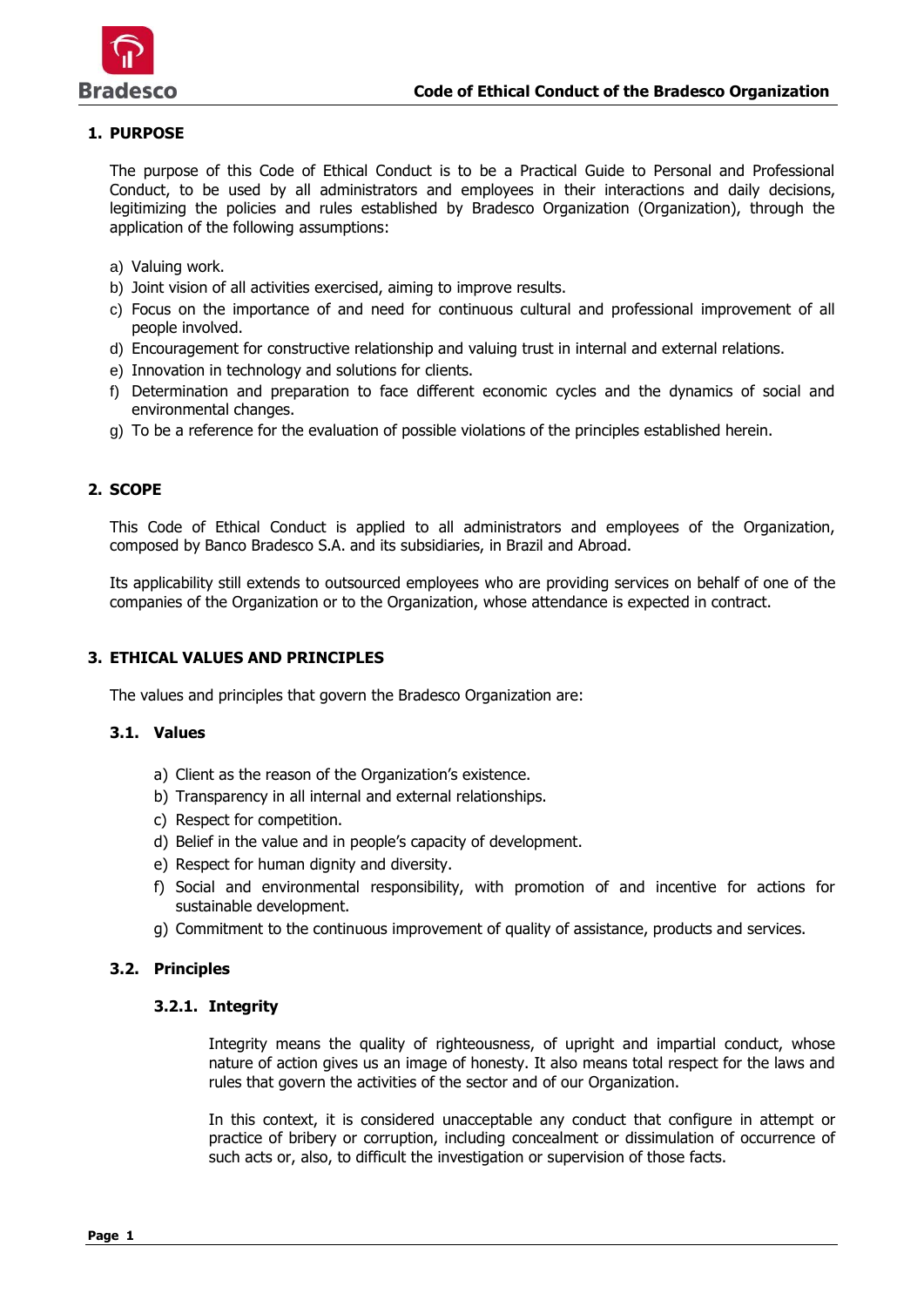

Therefore, it is forbidden to accept, obtain, finance, fund, grant, pay, promise, sponsor or authorize, directly or indirectly, any benefit, monetary or otherwise, in any way whatsoever, in favor or whoever that may represent improper relationship.

## **Conflict of Interests**

A conflict of interests takes place when there is the possibility of direct or indirect confrontation between personal interests of administrators, employees and/or outsourced employees and of the Organization's interests, which may compromise or exert undue influence on the performance of their duties and responsibilities. Interest is characterized by all and any advantage, material or not, in their own favor or in favor of third parties (relatives, friends etc.) with whom we have or had personal, commercial or political relations.

It is forbidden to the Administrators, Employees and/or Outsourced Employees to resolve in the presence of any conflict of interests, being incumbent on them to inform their impediment and their consequent non-participation in the decision to their co-workers and immediate superiors.

## **3.2.2. Equity**

Equity presupposes the concept of justice based on equality of rights, in other words, it is a natural justice that impartially recognizes the right of each one.

This principle materializes itself by the preservation of individuality and privacy, and by the respect to the diversity, not admitting any discriminatory acts, such as origin, social condition, hierarchical position, educational background, religion, belief or creed, deficiency, color, race, gender, marital status, family situation, political ideology or connection with professional associations.

#### **3.2.3. Commitment to Information**

An Organization committed to information is one that goes beyond legal and statutory obligations. It is one that is open to communication, to dialogue and to the pursuit of solutions for the problems that affect its clients, shareholders, investors, employees and outsourced employees, its businesses, the environment and society as a whole.

#### **a) Inside Information**

Information related to material acts or facts is considered inside information until those acts or facts are disclosed to regulatory bodies, the Stock Exchanges or other similar entities and, simultaneously, to shareholders and investors in general, through wide dissemination and publication of this information in the media.

Based on that, the administrators, employees and/or outsourced employees, who due to their activities, have access to "inside information", must strictly comply with the policies of disclosure of material acts or facts and negotiable securities trading issued by Banco Bradesco S.A., approved by the Bank's Board of Directors.

#### **b) Protection of information assets**

When using information assets, such as databases, files, documentation, manuals, training material, operational and support procedures, business continuity plans etc., tangible or intangible, intellectual, electronic or of investments, we must:

i. respect intellectual property, our own and that of third parties which are in our power, always paying attention to ethics and applicable legislation. All data,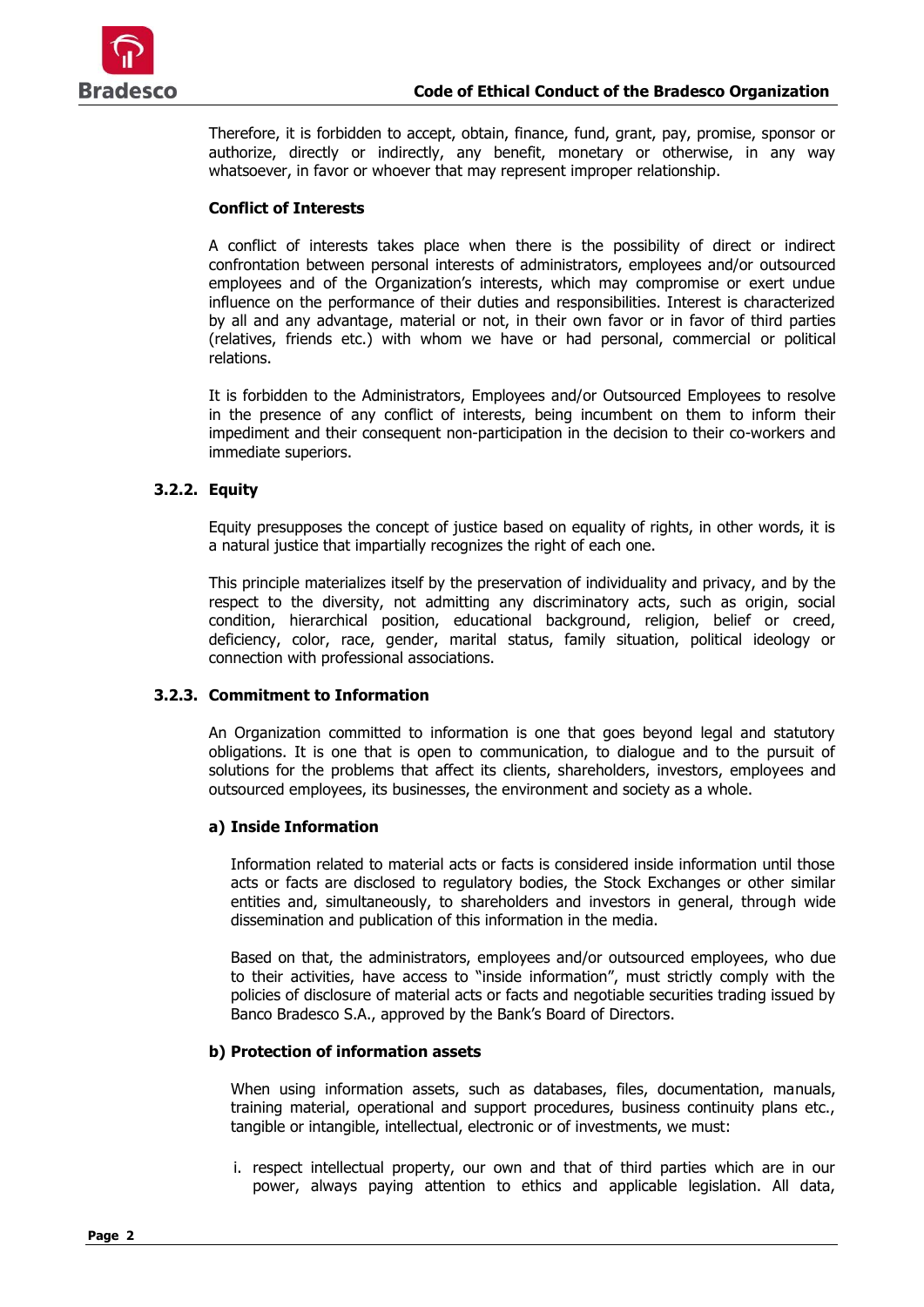

information, materials and inventions internally developed as a result of labor relationships are the property of the Organization and for its exclusive use;

- ii. effectively comply with the protection information assets program, supported by policy, rules and corporative procedures aimed at the subject of Information Security;
- iii. respect and safeguard the secrecy of data and information trusted to us, committed to protecting and managing them, ensuring their integrity, confidentiality and availability; and
- iv. mitigate the risks inherent to information assets, conducting public awareness actions in Information Security, aimed to employees and outsourced employees.

## **c) Accuracy of the Organization's Information and Reports**

We must adequately keep all registries and reports in conformity with applicable laws. All information in our reports must be accurately and completely reported, with the necessary level of details that reflects the transparency of the operations of the Companies that are part of the Organization.

Financial statements will always be prepared in accordance with law and fundamental accounting principles, so as to fairly represent the Organization's financial situation.

## **3.2.4. Valuing People**

## **a) Duties for the exercise of a position or function:**

- i. awareness of the responsibility of the function exercised, which must not be used for directly or indirectly benefit;
- ii. merit as the main evaluation factor of the Organization's employees; and
- iii. respect and protection of privacy and confidentiality of employee and/or outsourced employees information.

## **b) Essential factors of organizational culture in the workplace:**

- i. provide opportunities for professional growth;
- ii. provide safe and healthy environment, with freedom of expression and respect for the integrity and privacy of people; and
- iii. prevent any act of harassment, including moral or sexual, not admitting this practice in labor and business relations.

# **3.2.5. Constructive Relationships**

## **a) Clients**

Without ethical conduct as principle, there is no relationship client-company seeking to be enduring, especially in a competitive market.

Therefore, meeting the needs of customers should be in line with the goals of safety, quality and profitability, using, in addition to the courtesy and promptness, the following standards:

i. efficient customer service;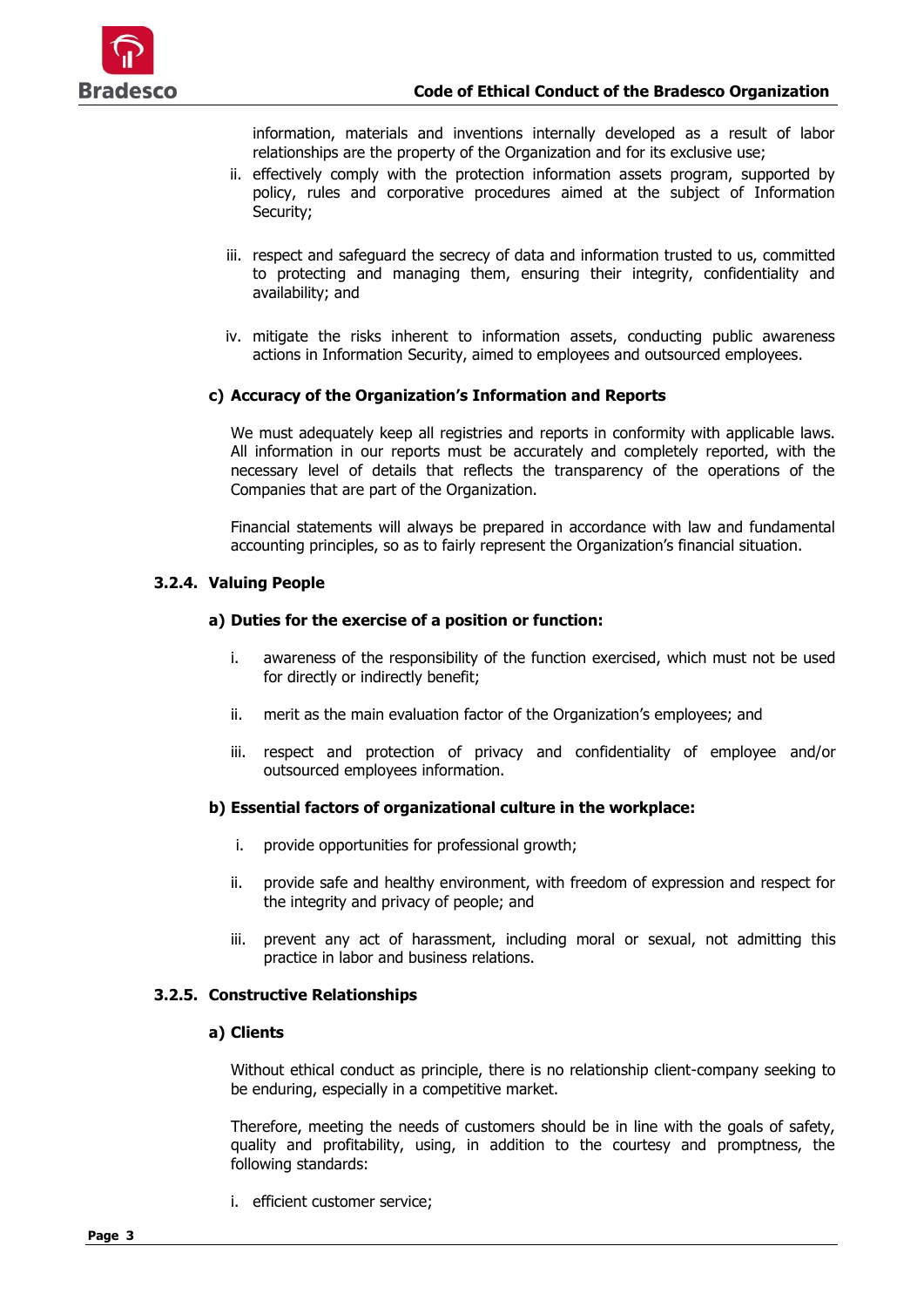

- ii. transparency in operations carried out;
- iii. confidentiality of information received as a result of commercial relations; and
- iv. receptivity and adequate treatment of suggestions and criticism received.

## **b) Shareholders and Investors**

In our relationships with shareholders and investors, we must observe faithfully the guidelines in the policies of disclosure of material acts or facts and negotiable securities trading issued by Banco Bradesco S.A., approved by the Bank's Board of Directors.

The distribution of results and the disclosure of information should be made absolutely symmetrical, without privileges.

## **c) Suppliers of Products and Services and Business Partners**

We must hire suppliers and establish business relationships with partners who operate with ethical standards compatible with ours, through a strict selection process, and not negotiate with those who disrespect the provisions of our Code.

Strict attention should be applied to business partners who represent us, directly or indirectly, at the Government Bodies, in order to ensure that they will act according to the principles contained in this Code of Ethical Conduct and other applicable policies.

## **d) Government and Regulatory Bodies**

It is prohibited to promise, offer or give, directly or indirectly, benefit to the public servant or to a third-party related to him, as well as to receive, whether on behalf of the Organization or whoever.

We must ensure compliance with our policies, rules and controls for the prevention and combating of money laundering, the financing of terrorism, corruption and unlawful acts of any nature, in strict compliance with applicable laws to the subject and according to the national and/or international best practices, where they are applicable.

## **e) Press**

Our relationship must be based on transparency and credibility, always observing the ethical values in our marketing strategy. Our representatives, when authorized to act on behalf of the Organization, must always express the institutional point of view.

## **f) Communities and Evironment**

We must support and promote initiatives that teach and value citizenship, poverty eradication and reduction of social inequality through actions and projects chiefly focused on education.

We must reject any form of human exploitation through compulsory, forced, slave and, child labor.

We must reject any type of sexual exploitation.

When creating products and services, as well as granting loans, we must comply with the principle of social and environmental responsibility to minimize any direct or indirect negative impact on the living conditions of communities and/or on the environment.

We must be firmly committed to practicing, encouraging and valuing environmental conservation, seeking to converge corporate goals with the anxieties and interests of the community where we are present, always in line with the sustainable development.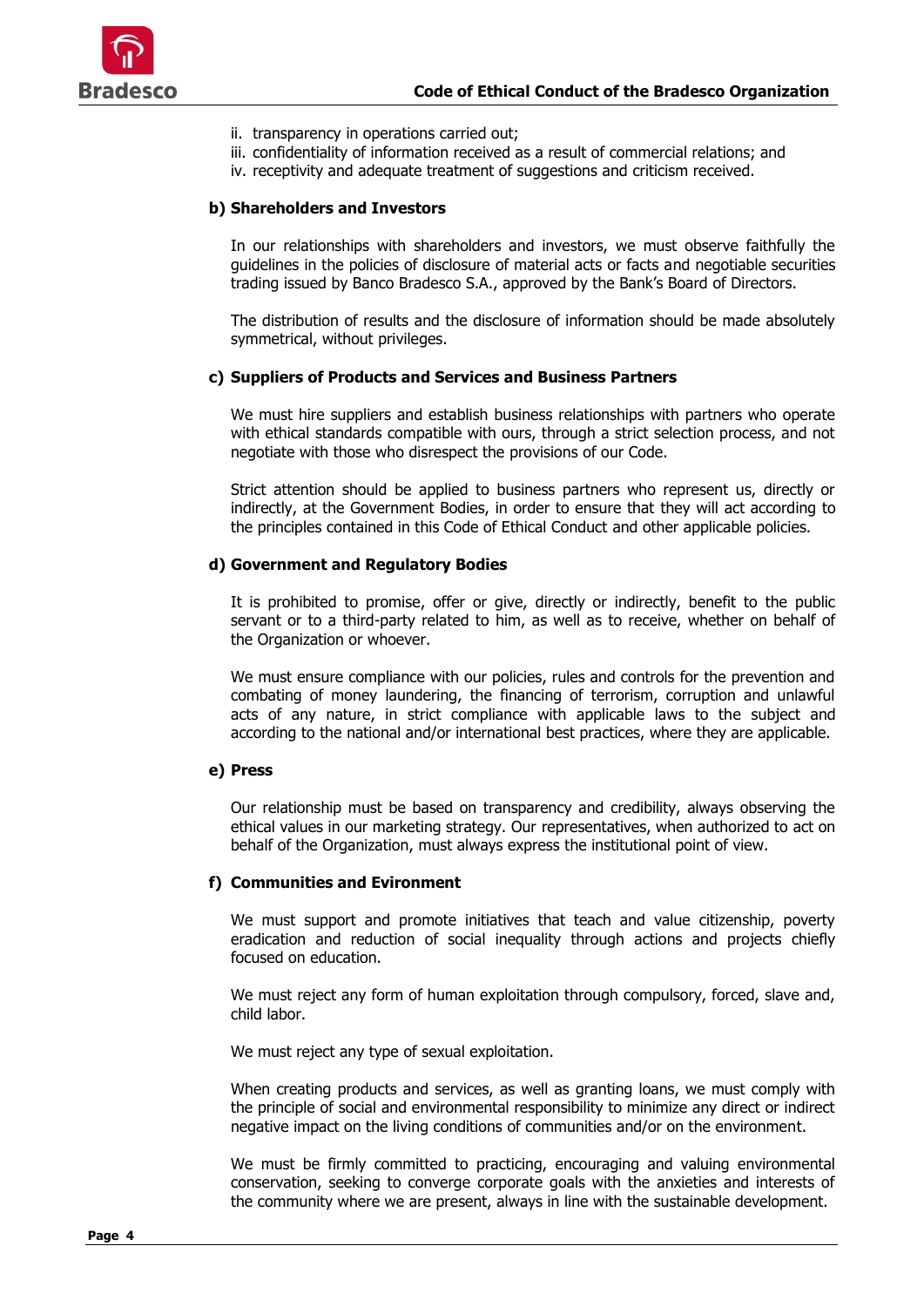

We must endeavor efforts to conserve ecosystems, mainly the non-renewable ones, by optimizing our use of natural resources.

Thus, we have voluntarily assumed the following commitments, according to international agreements:

### **Equator Principles**

Commitment to voluntary adhesion by financial institutions for the identification, evaluation, and environmental risk management in projects. Requires the application, in addition to the criteria and duties established by Brazilian legislation, of the Performance Standard of the *International Finance Corporation* (IFC) and Guidelines of Health, Safety and Environment of the World Bank Group.

## **Global Compact**

The Global Compact is an initiative developed by the United Nations (UN), with the purpose of moving the international corporate community towards the adoption of fundamental and internationally accepted values, in their business practices, in the areas of human rights, labor relations, environment and fight against corruption, whose principles are reflected on this Code of Ethical Conduct.

### **Millennium Development Goals (MDGs)**

The Millennium Development Goals (MDGs) are part of the United Nations Millennium Project, which is a global humanitarian cause to make the world more solidary and fair, and are:

- 1. Eradicate extreme poverty and hunger.
- 2. Achieve universal primary education.
- 3. Promote gender equality and empower women.
- 4. Reduce infant mortality.
- 5. Improve maternal health.
- 6. Combat HIV/AIDS, malaria and other diseases.
- 7. Ensure environmental sustainability.
- 8. Develop a Global Partnership for development.

## **UNEP FI**

United Nations Environment Programme Finance Initiative - UNEP FI, whose mission is to identify and promote best practices in the area of sustainable finance at international level for all types of financial transactions.

## **SA8000 Regulation**

It is an International Social Responsibility Institutional Regulation, which deals with the quality of relations in the work environment, involving employees and suppliers. It is based on Human Rights, Children Rights and Fundamental Labor Rights. SA8000 Regulation's requirements:

- 1. Child Labour
- 2. Forced or Compulsory Labour
- 3. Health and Safety
- 4. Freedom of Association & Right to Collective Bargaining
- 5. Discrimination
- 6. Disciplinary Practices
- 7. Working Hours
- 8. Remuneration
- 9. Management System

#### **g) Professional Associations**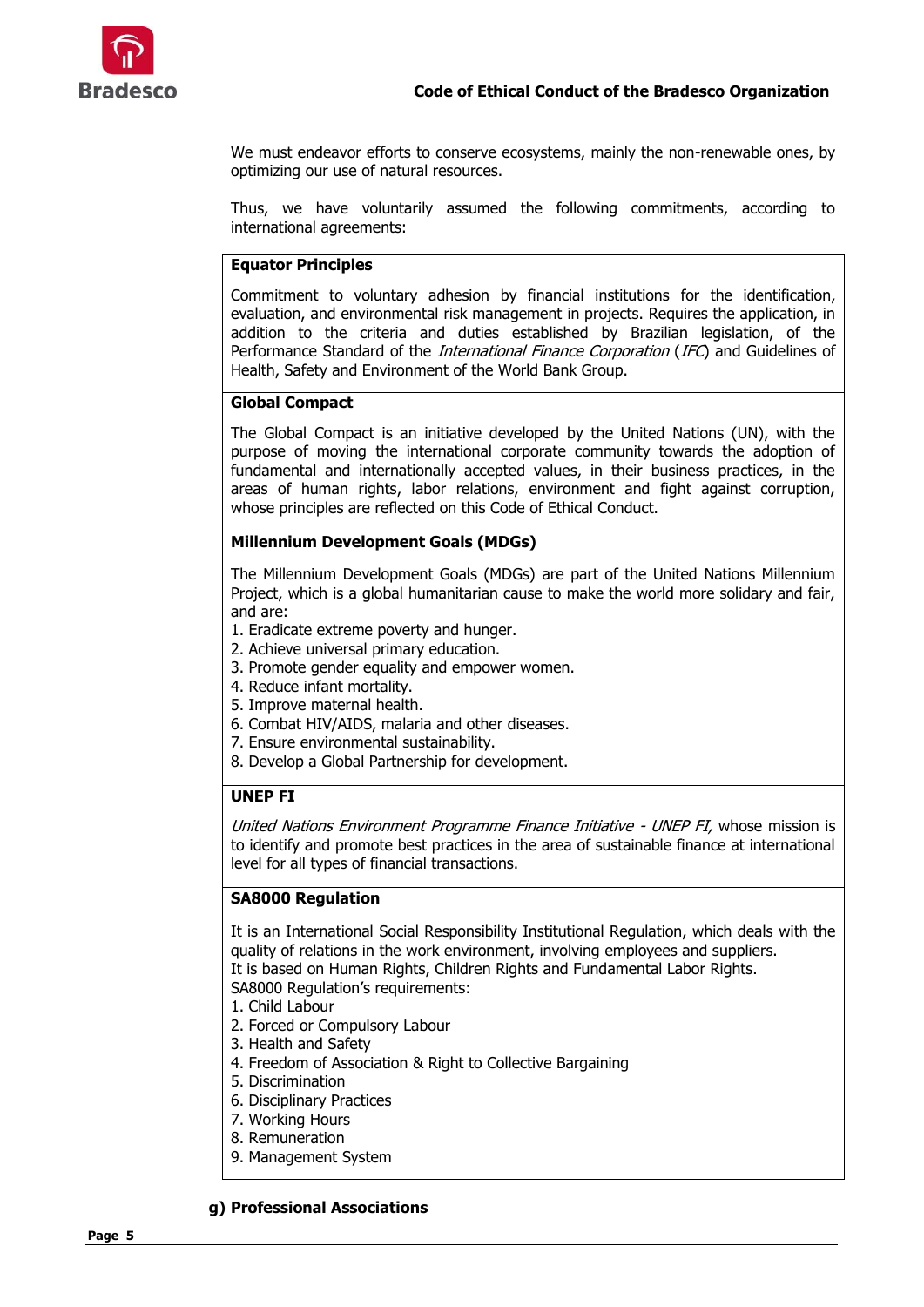

We should acknowledge the important role that legally constituted Professional Associations and Entities play, by means of their initiatives and practices, re-ensuring the Organization's willingness to discuss any situation that involves itself in the hopes of a mutually satisfactory solution.

# **h) Political-Party Activities**

The Organization does not restrict its employees and outsourced employees from exercising their political-party activities rights, as long as it is strictly personal and without adverse effects on Bradesco Organization.

## **3.2.6. Responsible Leadership**

We must encourage the responsible leadership and work for the success of each team member, through the following actions:

- a) to promote the relationship between the several hierarchical levels of the Organization, creating at the work environment adequate atmosphere for the performance of duties and the professional and personal development;
- b) to encourage employees to establish an appropriate balance between work, family and society in general, in order to maintain their professional, personal and social wellbeing;
- c) to stimulate preservation initiatives of health, labor safety and sustainability.

## **4. ETHICAL MANAGEMENT**

## **4.1. Ethical Conduct Committee**

The Ethical Conduct Committee, composed of members appointed by the Board of Directors of Banco Bradesco S.A., is the body responsible for proposing actions with respect to the dissemination of and compliance with the Codes of Ethical Conduct of Bradesco Organization, corporative and sectorial, in order to ensure their efficiency and effectiveness.

It is incumbent upon the Ethical Conduct Committee to evaluate the need to create Sectorial Codes of Ethical Conduct, as well as to call for their development and to recommend their approval by the Board of Directors.

## **4.2. Procedures before doubts and ethical dilemmas**

In the case of doubts and/or ethical dilemmas on the part of employees, the leadership or other internal channels available on our corporative IntraNet must be immediately consulted.

Further stakeholders may consult the external channels disclosed on Bradesco's website www.bradesco.com.br.

## **4.3. Violations of Bradesco Organization's Codes of Ethical Conduct, policies and rules**

The actions configured as violations of the Ethical Codes of Conduct, policies and rules of the Bradesco Organization, are subject to disciplinary measures applicable, regardless of hierarchical level, and without prejudice to appropriate legal penalties.

Internal and external channels are disclosed, respectively, in the Corporative IntraNet and in the Bradesco's website - www.bradesco.com.br and are intended for records of complaints and protests on the part of employees and other stakeholders.